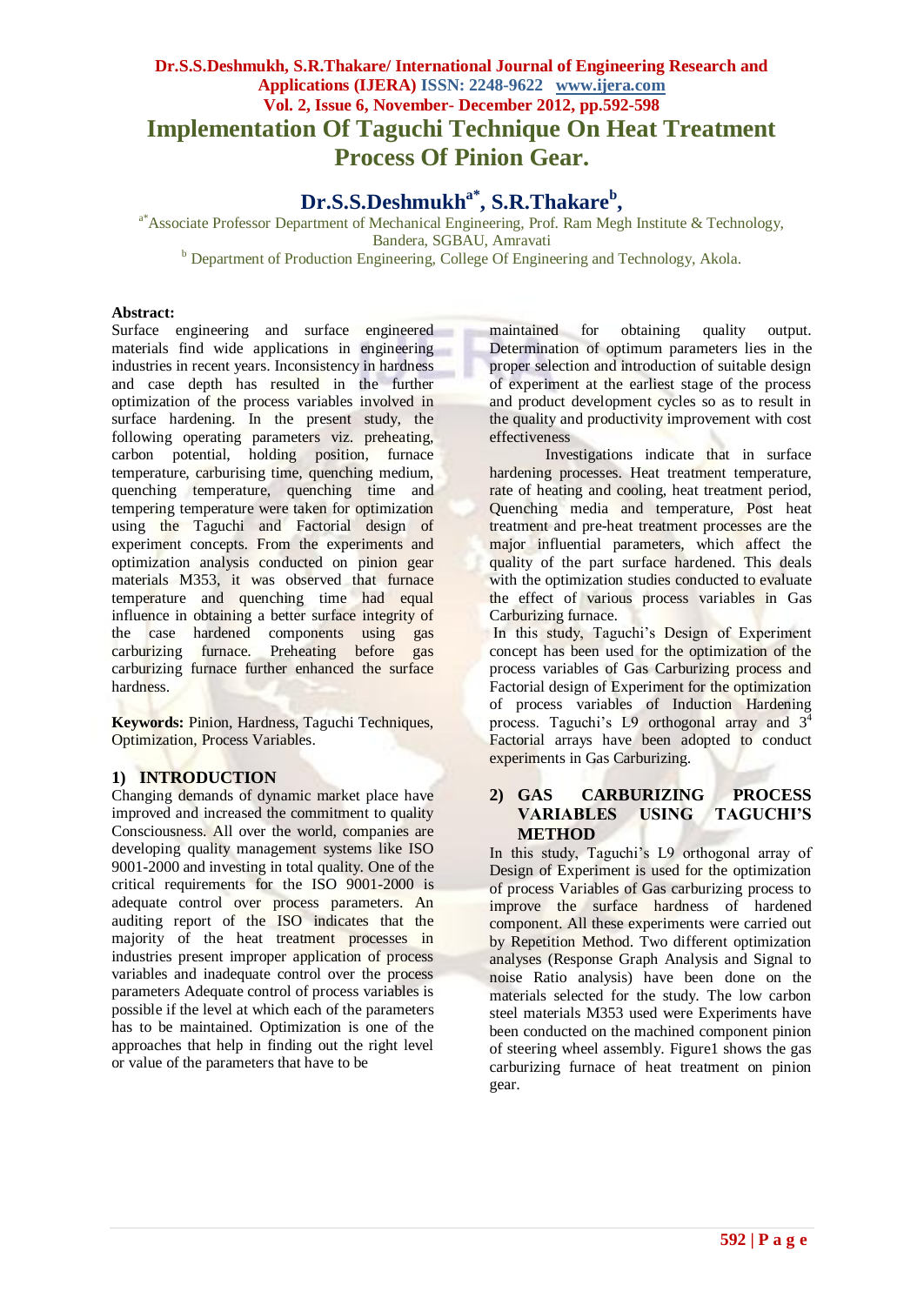

**Figure 1** GAS CARBURIZING FURNACE

## **3) HARDNESS OF PINION GEAR**

Hardness of a material is generally defined as resistance to permanent indentation under static or dynamic loads. Engineering materials are subjected to various applications where the load conditions and functional requirements may vary widely in automobiles; power steering is an important assembly in which pinion are the major components subjected to twisting load. In order to improve the wear resistance characteristics and have high reliability, the Components (Pinion) are

subjected to case hardening. The major problem in case hardening is inconsistency in hardness. The magnitude of hardness depends on the process variables of any surface hardening process. Hence, in the present research, process variable optimization study has been carried for obtaining higher surface hardness on the pinion material M353 used in the power steering assembly of the automobile.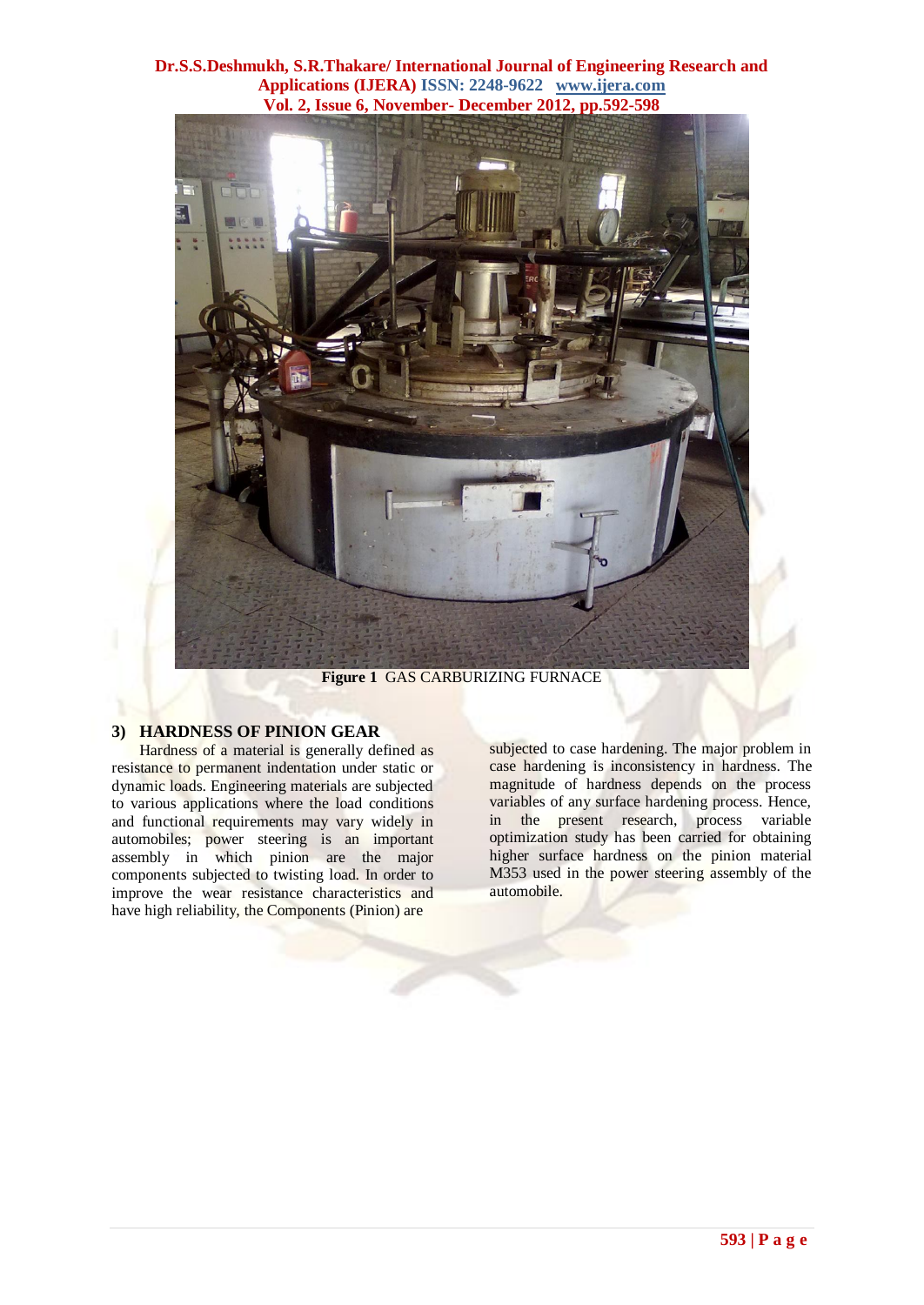

# 4) **GAS CARBURIZING-OPERATING CONDITIONS**

Gas Carburizing Process is a surface chemistry process, which improves the case depth hardness of a component by diffusing carbon into

The conditions under which gas carburizing experiments have conducted are given in table.

| SR.N<br>O. | <b>PARAME</b><br><b>TER</b>                            | <b>NOTA</b><br><b>TION</b> | <b>LEVEL</b><br>$\mathbf{1}$ | LE<br><b>VE</b><br>$L-2$      | <b>LEVEL</b><br>$-3$ |
|------------|--------------------------------------------------------|----------------------------|------------------------------|-------------------------------|----------------------|
| 1          | <b>FURNAC</b><br>E<br><b>TEMPER</b><br><b>ATURE</b>    | A                          | 870°C                        | $910^\circ$<br>$\overline{C}$ | 940°C                |
| 2          | <b>QUENCH</b><br><b>ING</b><br><b>TIME</b>             | B                          | $60 \text{ min}$             | 90<br>min                     | 120<br>min           |
| 3          | <b>TEMPERI</b><br>NG.<br><b>TEMPER</b><br><b>ATURE</b> | $\mathcal{C}$              | 150°C                        | $200^\circ$<br>$\mathsf{C}$   | $250^{\circ}$ C      |
| 4          | <b>TEMPERI</b><br><b>NG TIME</b>                       | D                          | 80 min                       | 100<br>min                    | 120<br>min           |

**Table: 1**

the surface layer to improve wear and fatigue resistance. The work pieces are pre-heated and then held for a period of time at an elevated temperature in the austenitic region of the specific alloy, typically between 870° C and 940°C.

#### **5) SELECTION OF AN ORTHOGONAL ARRAY**

 We Have Four Variables (Parameter) In Our Case with Three Levels

Hence, Degree Of Freedom =  $1+4(3-1) = 9$ 

So, Minimum 9 Experiments are to be conducted .In this case array that can be used is L9 Orthogonal Array. The naming of array means the there are 9 runs for 4 factors, Contain 3 Levels. Our problem happens to fit inside of this array

#### **Assigning Orthogonal Array fo[r L9 Array](http://controls.engin.umich.edu/wiki/images/d/db/L9_Array.jpg)**

| Experi<br>ment | Furnace<br>Temp<br>(Celsius) | Quenching<br>Time<br>(min) | Temperin<br>g Temp<br>(Celsius) | Tempering<br>Time (min) |
|----------------|------------------------------|----------------------------|---------------------------------|-------------------------|
|                | 870                          | 60                         | 150                             | 80                      |
| $\overline{2}$ | 870                          | 90                         | 200                             | 100                     |
| 3              | 870                          | 120                        | 150                             | 120                     |
| $\overline{4}$ | 910                          | 60                         | 200                             | 120                     |
| 5              | 910                          | 90                         | 150                             | 80                      |
| 6              | 910                          | 120                        | 250                             | 100                     |
| 7              | 940                          | 60                         | 150                             | 100                     |
| 8              | 940                          | 90                         | 250                             | 120                     |
| 9              | 940                          | 120                        | 200                             | 80                      |

**Table:2**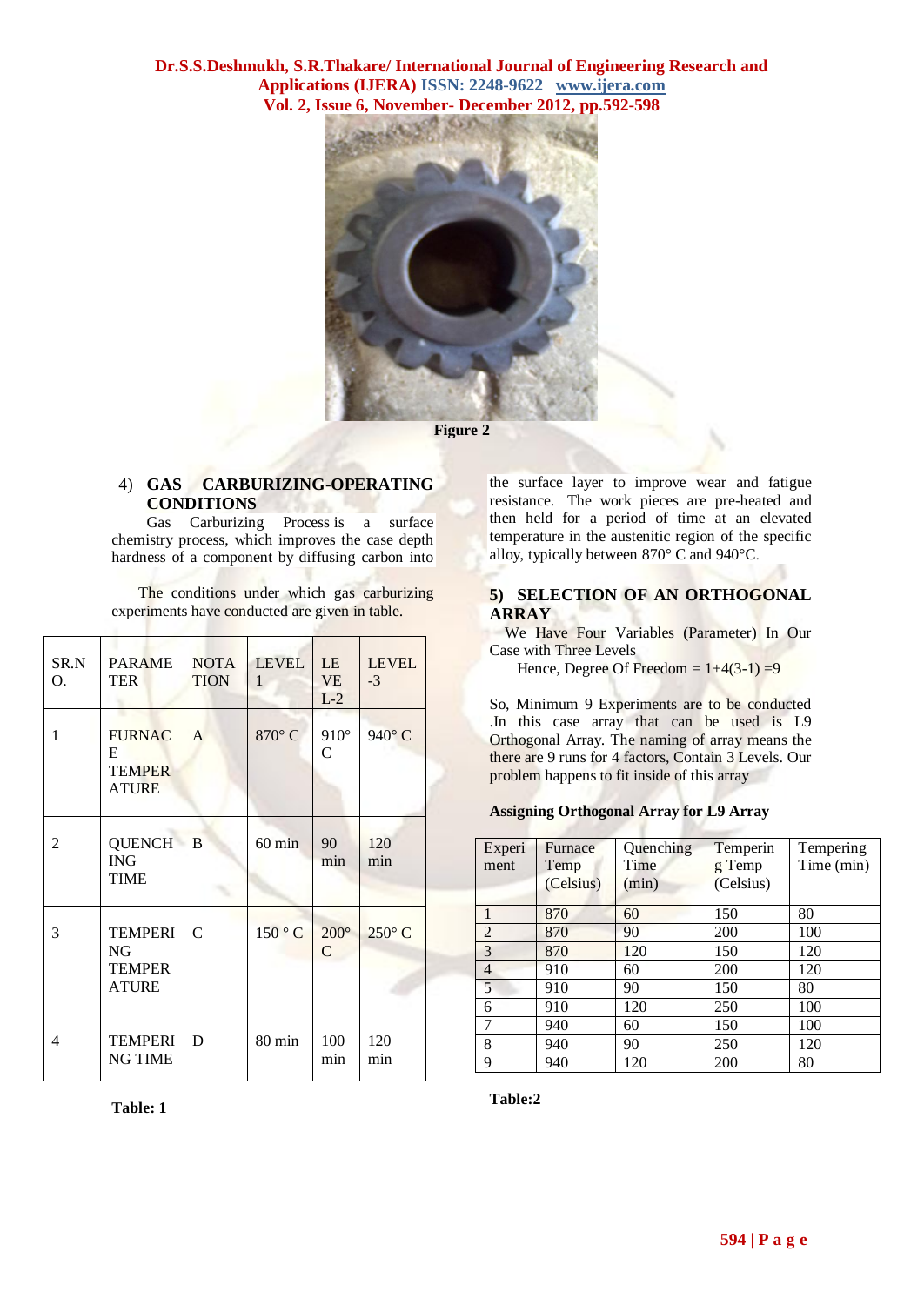## **6) HARDNESS TESTING:**

The heat treated specimens hardness was measured by means of Rockwell hardness tester. The procedure adopted can be listed as follows:

1. First the brale indenter was inserted in the machine; the load is adjusted to100kg.

2. The minor load of a 10 kg was first applied to seat of the specimen.

3. Now the major load applied and the depth of indentation is automatically recorded on a dial gage in terms of arbitrary hardness numbers. The dial

contains 100 divisions. Each division corresponds to a penetration of .002 mm. The dial is reversed so that a high hardness, which results in small penetration, results in a high hardness number. The hardness value thus obtained was converted into C scale b y using the standard converter chart.

. Noise factors are not controlled or are very expensive or difficult to control. The Gas carbonizing conditions adopted in the experimentation are given in table, and the test results with S/N ratios are reported in the table. S/N ratio for maximizing the response factor as the objective (Maximizing the surface

hardness) is determined from the equation

# **S/N = -10 Log10**   $[1/\sum y i^{2*} n]$



# **Figure3- Rockwell Hardness Tester**

# **7) RESULT & DISCUSSION**

**A) Signals to Noise Ratio Method** Signal noise  $(S/N)$  ratio analysis estimates the effect of noise factors on the performance characteristics. It was developed as a proactive equivalent to the reactive loss function. Signal factors are set by the designer to obtain the intended value of the response variable

Where, yi - the experimental response values for the trials,

n - Number of trials.

Optimum condition for surface hardness are found by adopting the higher the **S/N**  ratio is better as the strategy and results are given in the table. The optimum condition result obtained in S/N method matches with the optimum result obtained from the response graph analysis.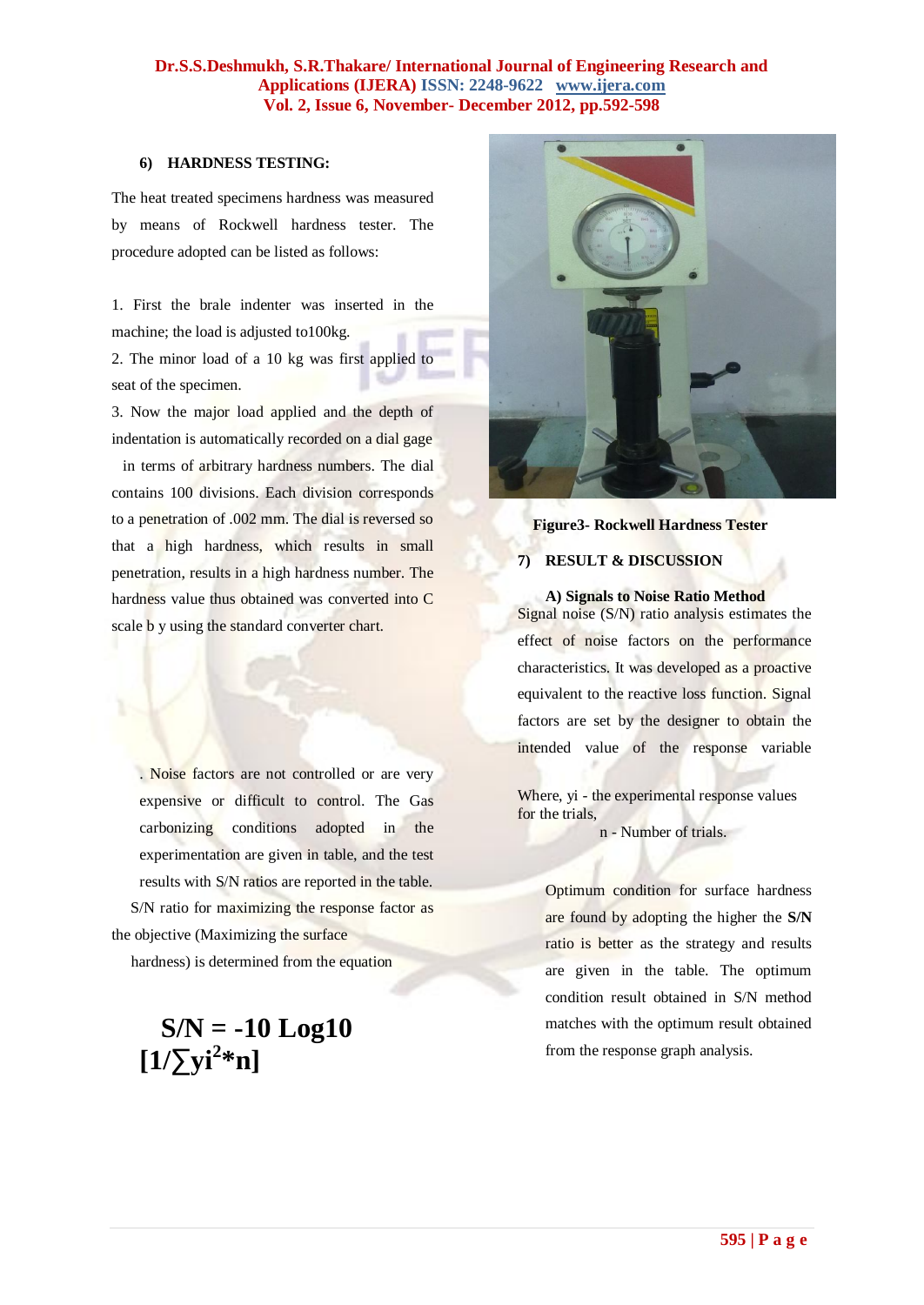# **B) ORTHOGONAL ARRAY FOR GAS CARBURIZING WITH TEST RESULTS AND S/N RATIO MATERIAL CALULATIONS.**

| ${\bf E}$      |              | <b>Maximum Hardness</b> |                |        |                 |                 |                 |                                   |       |      |           |            |
|----------------|--------------|-------------------------|----------------|--------|-----------------|-----------------|-----------------|-----------------------------------|-------|------|-----------|------------|
| X              |              |                         |                |        |                 |                 |                 | Calculation for Larger the Better |       |      |           |            |
| ${\bf P}$      | $\mathbf T$  | $T1^2$                  | T              | $T2^2$ | SM <sub>1</sub> | ST <sub>1</sub> | SE <sub>1</sub> | $Ve1 = Se1$                       | Stand | Mean | $(Mean*$  | $S/N=$     |
| ${\bf E}$      | $\mathbf{1}$ |                         | $\overline{c}$ |        |                 |                 |                 | $\sqrt{1}$                        | ard   |      | $Mean)+v$ | $10^*$ L   |
| $\mathbf R$    |              |                         |                |        |                 |                 |                 |                                   | Devia |      | ariance   | og(1/(     |
| $\mathbf I$    |              |                         |                |        |                 |                 |                 |                                   | tion  |      |           | Mean       |
| M              |              |                         |                |        |                 |                 |                 |                                   |       |      |           | *Mea       |
| ${\bf E}$      |              |                         |                |        |                 |                 |                 |                                   |       |      |           | $n$ + $va$ |
| $\mathbf N$    |              |                         |                |        |                 |                 |                 |                                   |       |      |           | riance     |
| $\mathbf T$    |              |                         |                |        |                 |                 |                 |                                   |       |      |           |            |
| $\mathbf{1}$   | 77           | 5929                    | 77             | 5929   | 11858           | 11858           | $\overline{0}$  | 0.00                              | 0.00  | 77.0 | 5929.00   | 37.73      |
| $\overline{2}$ | 77           | 5929                    | 78             | 6084   | 6006.25         | 12013           | 6006.75         | 2002.25                           | 44.74 | 77.5 | 8008.50   | 39.04      |
| 3              | 77           | 5929                    | 80             | 6400   | 6162.25         | 12329           | 6166.75         | 2055.58                           | 45.33 | 78.5 | 8217.83   | 39.15      |
| $\overline{4}$ | 78           | 6084                    | 81             | 6561   | 6320.25         | 12645           | 6324.75         | 2108.25                           | 45.91 | 79.5 | 8428.50   | 39.26      |
| 5              | 79           | 6241                    | 82             | 6724   | 6480.25         | 12965           | 6484.75         | 2161.58                           | 46.49 | 80.5 | 8641.83   | 39.37      |
| 6              | 77           | 5929                    | 77             | 5929   | 5929            | 11858           | 5929            | 1976.33                           | 44.45 | 77.0 | 7905.33   | 38.98      |
| $\overline{7}$ | 79           | 6241                    | 80             | 6400   | 6320.25         | 12641           | 6320.75         | 2106.92                           | 45.90 | 79.5 | 8427.16   | 39.26      |
| 8              | 78           | 6084                    | 79             | 6241   | 6162.25         | 12325           | 6162.75         | 2054.25                           | 45.32 | 39.3 | 3594.81   | 35.56      |
| 9              | 77           | 5929                    | 78             | 6084   | 6006.25         | 12013           | 6006.75         | 2002.25                           | 44.74 | 38.8 | 3503.81   | 35.45      |

#### **Table:-3**

From the experimental result, the average effects of process variables under consideration on the obtainable surface hardness have been calculated and the same are presented in the table 3.

# **C) CALCULATION FOR RESPONSE TABLE, FIRST PARAMETER & FIRST LEVEL:-**

$$
SP1,1 = \frac{37.73 + 39.04 + 39.15}{37.73 + 39.26 + 39.26} = 38.64
$$
  
\n
$$
SP2,1 = \frac{37.73 + 39.26 + 39.26}{3} = 38.75
$$
  
\n
$$
SP3,1 = \frac{39.15 + 39.37 + 39.26}{3} = 39.26
$$
  
\n
$$
SP4,1 = \frac{37.73 + 39.37 + 35.45}{3} = 37.52
$$

#### **Response Table:-**

| Level       | Furnace Temp | Quenching | Tempering      | Tempering  |
|-------------|--------------|-----------|----------------|------------|
|             | (Celsius)    | Time(min) | Temp (Celsius) | Time (min) |
|             | A            |           |                |            |
|             | 38.64        | 38.75     | 39.26          | 37.52      |
|             | 39.20        | 37.88     | 37.91          | 39.09      |
|             | 36.75        | 37.99     | 37.42          | 37.99      |
|             | 2.45         | 0.87      | 1.84           | 1.58       |
| <b>RANK</b> |              |           |                |            |

**Table: 4**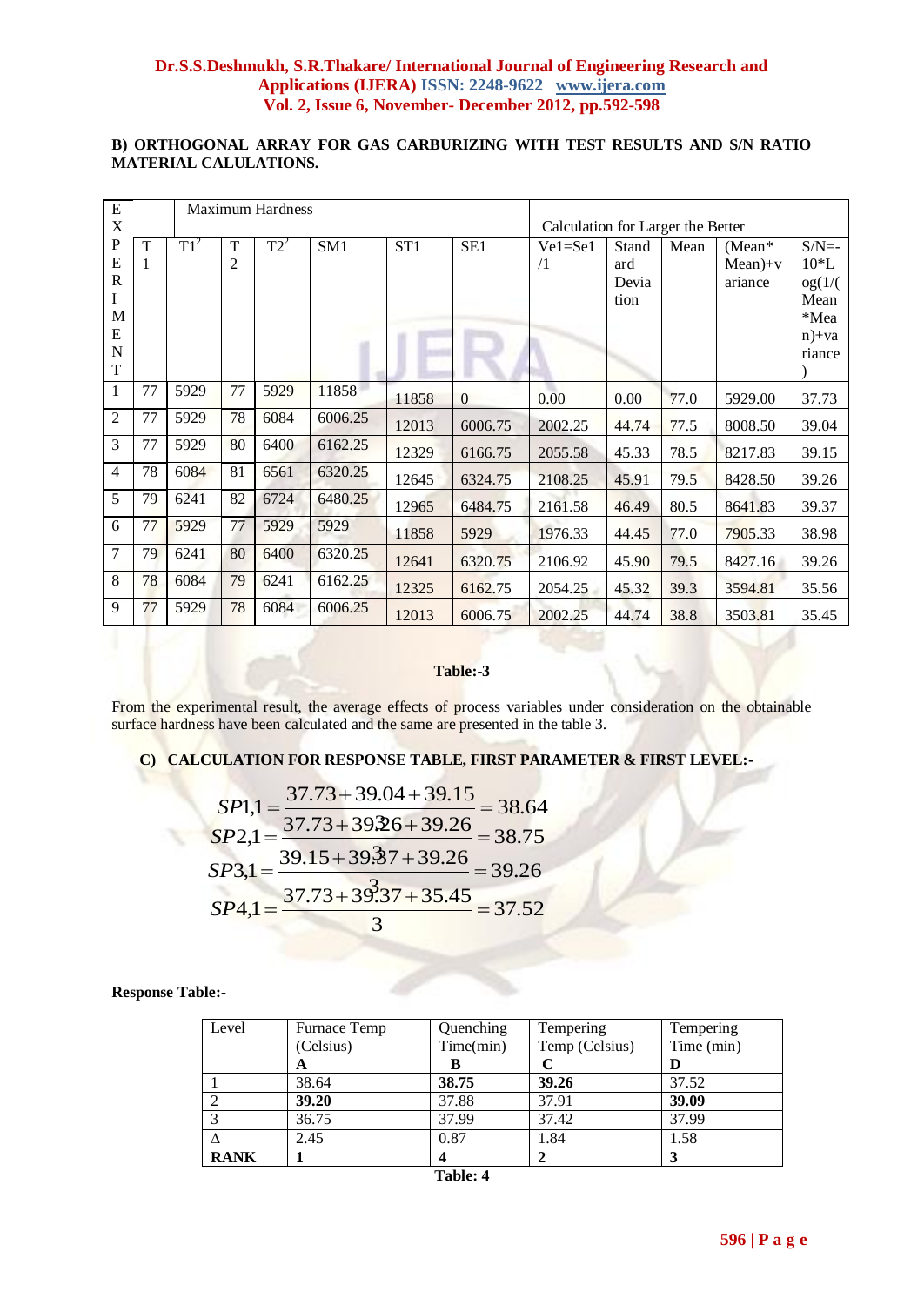From this we can say for obtaining Maximum Hardness Furnace temp is the most influential parameter Table of the average SN value for each factor:-  $\Delta$  = Max – Min

$$
\Delta = 39.20 - 36.75
$$
  

$$
\Delta = 2.45
$$

#### **D) RESPONSE GRAPH METHOD**

Response graph method gives the output of interest to be optimized i.e., minimize, maximize, targeted, etc. The output can be more that one and also it can be quantitative or qualitative

For getting maximum hardness following is the setting done A2B1C1D2 Furnace temp- 910 Celsius Quenching Time- 60 min Tempering Temp- 150 Tempering Time- 100 min